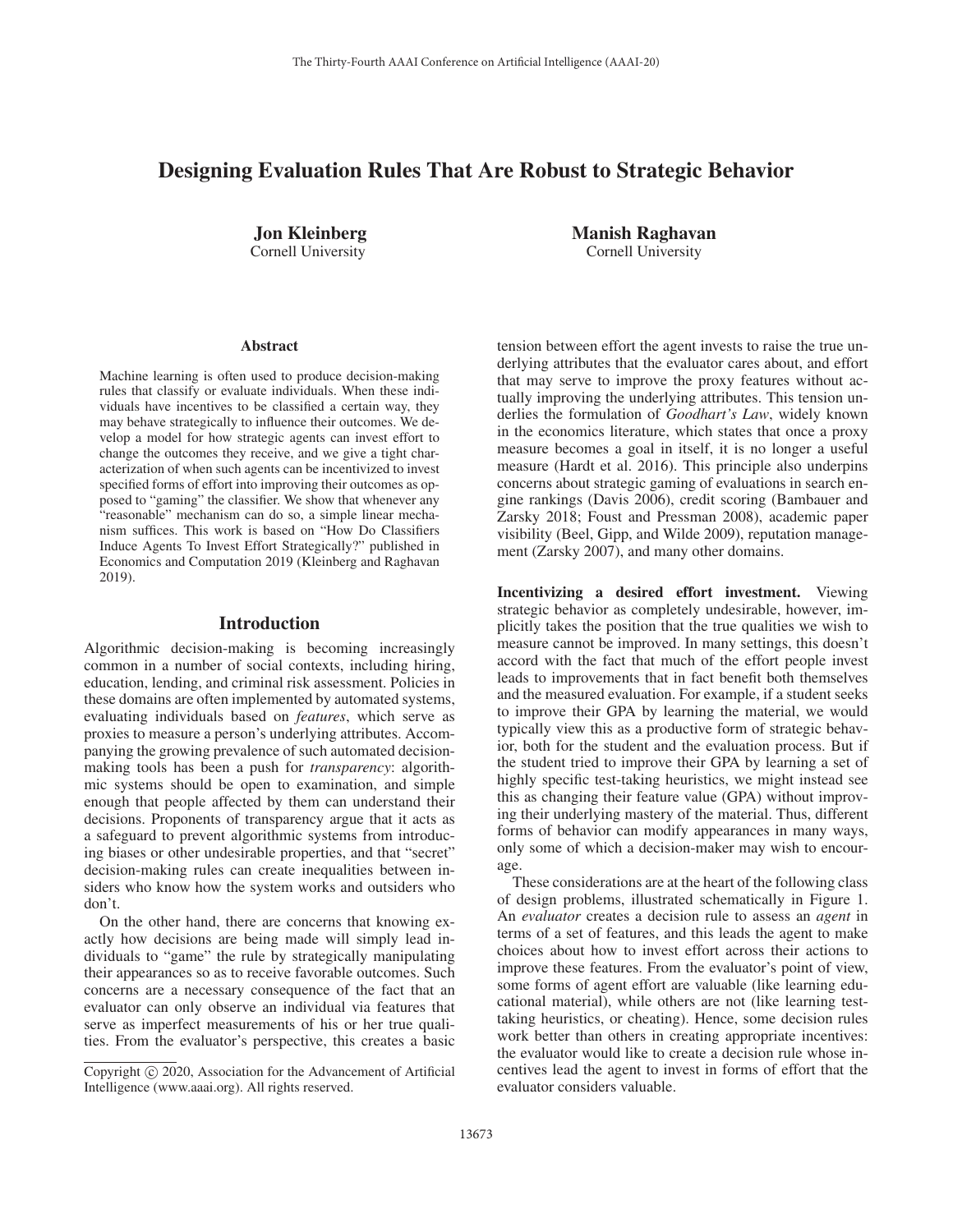

Figure 1: The basic framework: an agent chooses how to invest effort to improve the values of certain features, and an evaluator chooses a decision rule that creates indirect incentives favoring certain investments of effort over others.

The present work: Designing evaluation rules. We model this dynamic as a game between an *evaluator* who is performing an assessment, and an *agent* who wants to score well on this assessment. An instance of the problem consists of a set of actions in which the agent can invest *effort*, and a set of functions determining how the effort spent on these actions translates into *features* that the evaluator observes. The agent's goal is to achieve a high score by allocating their effort across actions. The evaluator's goal is to find an evaluation rule to induce a specific *effort profile* from the agent, which specifies a level of effort devoted to each action. Our main result tightly characterizes when a given effort profile can be incentivized and shows that a simple class of mechanisms suffices to do so.

Our work has close ties to the principal-agent literature from economics: an evaluator (the principal) wants to set a policy (the evaluation rule) that accounts for the agent's strategic responses. Our main result has some similarities, as well as some key differences, relative to a classical economic formulation in principal-agent models (Grossman and Hart 1983; Hermalin and Katz 1991; Holmstrom and Milgrom 1987; 1991). In particular, many of these results show the optimality of linear contracts, albeit under a different context and set of assumptions than the ones studied here.

## Model and Motivating Example

In this section, we develop a formal model of an agent's investment of effort. There are  $m$  actions the agent can take, and they must decide to allocate an amount of effort  $x_i$  to each activity  $j$ . We'll assume the agent has some budget  $B$ of effort to invest, so  $\sum_{j=1}^{m} x_j \leq B$ , and we'll call this investment of effort  $x = (x_1, x_2, \dots, x_m)$  an *effort profile*.

The evaluator cannot directly observe the agent's effort profile, but instead observes features  $F_1, \ldots, F_n$  derived from the agent's effort profile. The value of each  $F_i$  grows monotonically in the effort the agent invests in certain actions according to an *effort conversion function*  $f_i(\cdot)$ :

$$
F_i = f_i \left( \sum_{j=1}^m \alpha_{ji} x_j \right), \tag{1}
$$

where each  $f_i(\cdot)$  is nonnegative, smooth, weakly concave, and strictly increasing.

We represent these parameters of the problem using a bipartite graph with the actions  $x_1, x_2, \ldots, x_m$  on the left, the features  $F_1, \ldots, F_n$  on the right, and an edge of weight  $\alpha_{ji}$ whenever  $\alpha_{ii} > 0$ , so that effort on action  $x_i$  contributes to

the value of feature  $F_i$ . We call this graph, along with the associated parameters (the matrix  $\alpha \in \mathbb{R}^{m \times n}$  with entries  $\alpha_{ii}$ ; functions  $f_i : \mathbb{R} \to \mathbb{R}$  for  $i \in \{1, ..., n\}$ ; and a budget  $\tilde{B}$ ), the *effort graph* G. Figure 2 shows some examples of what G might look like.



(b) The classroom setting

Figure 2: The conversion of effort to feature values can be represented using a weighted bipartite graph, where effort  $x_i$  spent on action j has an edge of weight  $\alpha_{ii}$  to feature  $F_i$ .

The evaluator combines the features  $F_i$  using some mechanism  $M$  (a function of the  $n$  feature values) to produce an output  $H$ , which is the agent's utility. We assume  $M$  is known to the agents. Because all features are increasing in the amount of effort invested by the agent — in particular, including the kinds of effort we want to incentivize — we'll restrict our attention to the class of monotone mechanisms, meaning that if agent  $X$  has larger values in all features than agent Y, then  $X$ 's outcome should be at least as good as that of Y . Formally, we write this as follows:

**Definition 1.** A *monotone mechanism*  $M$  on features  $F_i$  is a mapping  $\mathbb{R}^n \to \mathbb{R}$  such that for  $F, F' \in \mathbb{R}^n$  with  $F'_i \geq F_i$ for all  $i \in \{1, ..., n\}$ ,  $M(F') \ge M(F)$ . Also, for any F,<br>there exists  $i \in \{1, ..., n\}$  such that strictly increasing F. there exists  $i \in \{1, ..., n\}$  such that strictly increasing  $F_i$ strictly increases  $M(F)$  (meaning it is strictly optimal for the agent to invest its entire budget).

The agent's utility is simply its outcome  $H$ . Thus, for a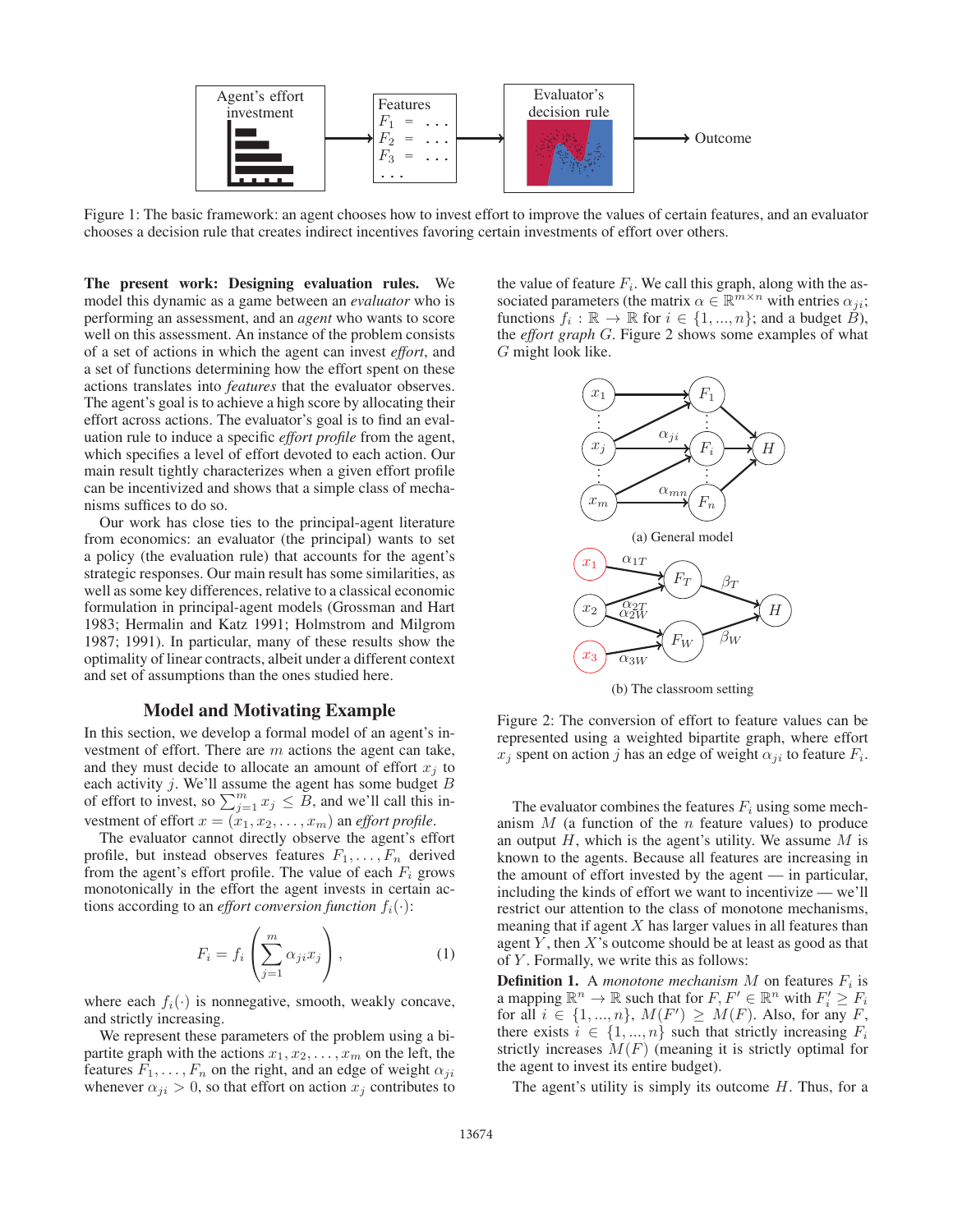mechanism  $M$ , the agent's optimal strategy is given by the following optimization problem:

$$
x^* = \underset{x \in \mathbb{R}^m}{\arg \max} \ M(F) \quad \text{s.t.} \ \sum_{i=1}^n x_i \le B, \ \ x \ge \mathbf{0} \tag{2}
$$

where each component  $F_i$  of F is defined as in (1). Throughout this work, we'll assume that agents behave rationally and optimally, though it would be an interesting subject for future work to consider extensions of this model where agents suffer from behavioral biases.

An extended example. To make this concrete, we proceed with an example demonstrating the subtle and somewhat counterintuitive effects at play here. We consider a classroom setting, where the strategic investment of effort has long been considered (Koretz et al. 1991; Koretz 2008). The effort graph shown in Figure 2b depicts this setting, where the teacher is the evaluator and the student is the agent. There are two pieces of graded work for the class (a test  $F_T$  and homework  $F_W$ ), and the student can study the material  $(x_2)$  to improve their scores on both of these. They can also cheat on the test  $(x_1)$  and look up homework answers on-line (x<sub>3</sub>). Their combined effort  $\alpha_1 \tau x_1 + \alpha_2 \tau x_2$ contributes to their score on the test, and their combined effort  $\alpha_{2W} x_2 + \alpha_{3W} x_3$  contributes to their score on the homework. We leave the budget  $B$  and effort conversion functions  $f_T$  and  $f_W$  uninstantiated for purposes of this example, as our main conclusions will not depend on them. From these scores, the teacher must decide on a student's final grade  $H$ . For simplicity, we'll assume the grading scheme is simply a linear combination, meaning  $H = \beta_T F_T + \beta_W F_W$  for some real numbers  $\beta_T$ ,  $\beta_W \geq 0$ .

The teacher's objective is to incentivize the student to learn the material; thus, they want induce the student to invest their entire budget into  $x_2$ . Of course, this may not be possible. For example, if  $\alpha_{1T}$  and  $\alpha_{3W}$  are significantly larger than  $\alpha_{2T}$  and  $\alpha_{2W}$  respectively, so that it is much easier to cheat on the test and copy homework answers than to study, the student would maximize their utility by investing all of their effort into these undesirable activities.

In fact, we can make this precise as follows. For any unit of effort invested in  $x_2$ , the student could instead invest  $\frac{\alpha_{2T}}{\alpha_{1T}}$  and  $\frac{\alpha_{2W}}{\alpha_{3W}}$  units of effort into  $x_1$  and  $x_3$  respectively without changing the values of  $F_T$  and  $F_W$ . Moreover, if  $\frac{\alpha_{2T}}{\alpha_{1T}} + \frac{\alpha_{2W}}{\alpha_{3W}} < 1$ , then this substitution strictly reduces the sum  $x_1 + x_2 + x_3$ , leaving additional effort available (relative to the budget constraint) for raising the values of  $F_T$  and  $F_W$ . It follows that any solution with  $x_2 > 0$  can be strictly improved through this substitution. Thus, under this condition, the teacher cannot incentivize the student to study.

When  $\frac{\alpha_{2T}}{\alpha_{1T}} + \frac{\alpha_{2W}}{\alpha_{3W}} \ge 1$ , on the other hand, a consequence of our results is that no matter what  $f_T$ ,  $f_W$  and B are, there exist some  $\beta_T$ ,  $\beta_W$  that the teacher can choose to incentivize the student to invest all their effort into studying. This may be somewhat surprising – for instance, consider the case where  $\alpha_{1T} = \alpha_{3W} = 3$  and  $\alpha_{2T} = \alpha_{2W} = 2$ , meaning that the best way for the student to maximize their score on each piece of graded work individually is to invest

undesirable effort instead of studying. Even so, it turns out that the student can still be incentivized to put all of their effort into studying by appropriately balancing the weight placed on the two pieces of graded work.

Stating the main result. In order to state the main result, we must formalize the notion of linear mechanisms.

**Definition 2.** A *linear mechanism*  $M : \mathbb{R}^n \to \mathbb{R}$  is the mapping  $M(F) = \beta^{\top} F = \sum_{i=1}^{n} \beta_i F_i$  for some  $\beta \in \mathbb{R}^n$ <br>such that  $\beta_i > 0$  for all  $i \in \{1, \ldots, n\}$  and  $\sum_{i=1}^{n} \beta_i > 0$ such that  $\beta_i \geq 0$  for all  $i \in \{1, ..., n\}$  and  $\sum_{i=1}^n \beta_i > 0$ .

We rule out the mechanism in which all  $\beta_i$  are equal to 0, as it is not a monotone mechanism.

We will say that a mechanism M *incentivizes* effort profile x if x is an optimal response to M. Our main result is the following theorem, characterizing when a given effort profile can be incentivized.

Theorem 3. *For an effort graph* G *and an effort profile* x*, let*  $S(x) = \{j \mid x_j > 0\}$ *, i.e., the support of x. Then, the following are equivalent:*

- *1. There exists a linear mechanism that incentivizes* x*.*
- *2. There exists a monotone mechanism that incentivizes* x*.*
- 3. For all x' such that  $S(x') \subseteq S(x)$ , there exists a linear mechanism that incentivizes x *mechanism that incentivizes* x*.*

*Furthermore, there is a polynomial time algorithm that decides the incentivizability of* x *and provides* β *to incentivize* x *whenever such* β *exists.*

When there exists a monotone mechanism incentivizing x, we'll call both x and  $S(x)$  *incentivizable*. When x is not incentivizable, this algorithm finds a succinct "obstacle" to  $S(x)$ , meaning no x' such that  $S(x') = S(x)$  is incentivizable. The following corollary is a direct consequence of Theable. The following corollary is a direct consequence of Theorem 3.

**Corollary 4.** *For a set*  $S \subseteq \{1, 2, \ldots, m\}$ *, some x such that*  $S(x) = S$  *is incentivizable if and only if all* x *with*  $S(x) = S$ *are incentivizable.*

As a result, whether or not an effort profile is incentivizable depends only on its *support*, or the set of actions we wish to incentivize.

#### Conclusion

Although Transparency is widely viewed as a desirable property of automated decision-making systems, one might worry that transparency makes decision-making susceptible to strategic behavior. In this work, we have developed a framework for reasoning about how agents may respond strategically to a publicly-known evaluation rule, showing that a simple class of linear mechanisms suffices to incentivize desired behavior.

It is interesting to consider connections between our approach and existing work on strategic behavior in classification. In the computer science literature, concerns about on-line spam motivated models of *adversarial classification* (Dalvi et al. 2004); recent formulations have considered a broader range of settings in which an evaluator publishes a rule and an agent then manipulates their features (Hardt et